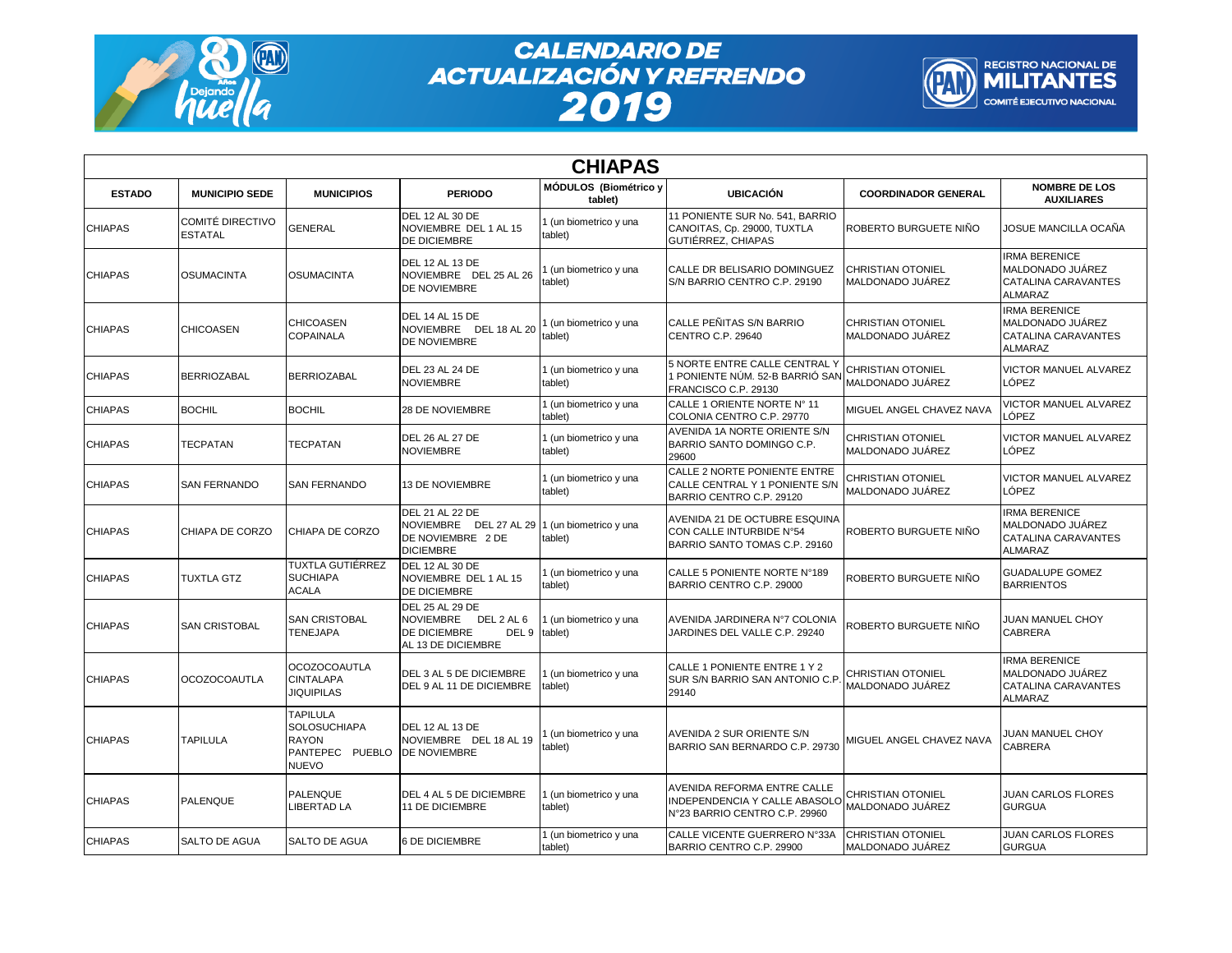

## **CALENDARIO DE<br>ACTUALIZACIÓN Y REFRENDO<br>2019**



| <b>CHIAPAS</b> | <b>VILLACORZO</b>                     | <b>VILLACORZO</b>                                                        | DEL 14 AL 17 DE<br>NOVIEMBRE DEL 2 AL 5 DE<br><b>DICIEMBRE</b>                                                         | 1 (un biometrico y una<br>ablet)  | CALLE 2 PONIENTE NORTE N°70<br>BARRIO CONASUPO C.P. 30520                                       | ROBERTO BURGUETE NIÑO                        | VICTOR MANUEL ALVAREZ<br>LÓPEZ                 |
|----------------|---------------------------------------|--------------------------------------------------------------------------|------------------------------------------------------------------------------------------------------------------------|-----------------------------------|-------------------------------------------------------------------------------------------------|----------------------------------------------|------------------------------------------------|
| <b>CHIAPAS</b> | <b>VILLAFLORES</b>                    | <b>VILLAFLORES</b>                                                       | <b>DEL 18 AL 22 DE</b><br>NOVIEMBRE DEL 9 AL 13<br>DE DICIEMBRE                                                        | I (un biometrico y una<br>tablet) | AVENIDA 2 SUR ORIENTE ENTRE 4<br>Y 5 ORIENTE N°98 BARRIO<br>FRAYLESCANO C.P. 30475              | ROBERTO BURGUETE NIÑO                        | VICTOR MANUEL ALVAREZ<br>LÓPEZ                 |
| <b>CHIAPAS</b> | <b>VENUSTIANO</b><br><b>CARRANZA</b>  | <b>VENUSTIANO</b><br>CARRANZA<br><b>SOCOLTENANGO</b><br><b>SAN LUCAS</b> | 18 DE NOVIEMBRE<br>DEL 28 AL 29 DE<br><b>NOVIEMBRE</b>                                                                 | 1 (un biometrico y una<br>tablet) | 4 SUR PONIENTE BARRIO EL<br>CONVENTO C.P. 30200                                                 | MIGUEL ANGEL CHAVEZ NAVA                     | PABLO SERGIO RICCO<br>LAPARRA ARELLANO         |
| <b>CHIAPAS</b> | <b>COMITAN DE</b><br><b>DOMINGUEZ</b> | <b>COMITAN</b><br><b>LAS MARGARITAS</b><br>LA INDEPENDENCIA              | DEL 21 AL 22 DE<br><b>NOVIEMBRE</b><br>DEL 5 AL 6<br><b>DE DICIEMBRE</b>                                               | 1 (un biometrico y una<br>ablet)  | AVENIDA 2 PONIENTE SUR N°24<br>COLONIA CENTRO C.P. 30020                                        | MIGUEL ANGEL CHAVEZ NAVA                     | PABLO SERGIO RICCO<br>LAPARRA ARELLANO         |
| <b>CHIAPAS</b> | <b>FRONTERA</b><br><b>COMALAPA</b>    | <b>FRONTERA</b><br><b>COMALAPA</b>                                       | <b>10 DE DICIEMBRE</b>                                                                                                 | I (un biometrico y una<br>tablet) | CALLE 1A PONIENTE SUR S/N<br>COLONIA CENTRO C.P. 30140                                          | MIGUEL ANGEL CHAVEZ NAVA                     | PABLO SERGIO RICCO<br>LAPARRA ARELLANO         |
| <b>CHIAPAS</b> | <b>ROSAS LAS</b>                      | <b>ROSAS LAS</b>                                                         | <b>DEL 19 AL 20 DE</b><br>NOVIEMBRE DEL 2 AL 4 DE<br><b>DICIEMBRE</b>                                                  | 1 (un biometrico y una<br>ablet)  | AVENIDA CENTRAL ORIENTE<br>NORTE N°51 BARRIO OJO DE AGUA MIGUEL ANGEL CHAVEZ NAVA<br>C.P. 30350 |                                              | PABLO SERGIO RICCO<br>LAPARRA ARELLANO         |
| <b>CHIAPAS</b> | <b>OCOSINGO</b>                       | <b>OCOSINGO</b><br><b>TILA</b><br><b>ALTAMIRANO</b><br>YAJALON           | 3 DE DICIEMBRE<br><b>10 DE DICIEMBRE</b>                                                                               | 1 (un biometrico y una<br>tablet) | CALLE 2 ORIENTE SUR Nº4 BARRIO CHRISTIAN OTONIEL<br><b>CENTRO C.P. 29950</b>                    | MALDONADO JUÁREZ                             | JUAN CARLOS FLORES<br><b>GURGUA</b>            |
| <b>CHIAPAS</b> | <b>PICHUCALCO</b>                     | <b>PICHUCALCO</b><br><b>REFORMA</b><br><b>JUAREZ</b><br><b>OSTUACAN</b>  | <b>DEL 15 AL 16 DE</b><br><b>NOVIEMBRE</b><br>DEL 21 AL 22 DE<br><b>NOVIEMBRE</b>                                      | 1 (un biometrico y una<br>tablet) | CALLE ROMAN FERRE N°7 COLONIA<br>CENTRO C.P. 29520                                              | MIGUEL ANGEL CHAVEZ NAVA                     | JUAN MANUEL CHOY<br><b>CABRERA</b>             |
| <b>CHIAPAS</b> | <b>IXTACOMITAN</b>                    | <b>IXTACOMITAN</b>                                                       | <b>14 DE NOVIEMBRE</b><br>20 DE NOVIEMBRE                                                                              | 1 (un biometrico y una<br>tablet) | <b>AVENIDA MORELOS S/N COLONIA</b><br><b>CENTRO C.P. 29570</b>                                  | MIGUEL ANGEL CHAVEZ NAVA                     | JUAN MANUEL CHOY<br><b>CABRERA</b>             |
| <b>CHIAPAS</b> | ARRIAGA                               | ARRIAGA                                                                  | DEL 12 AL 16 DE<br>NOVIEMBRE DEL 25 AL 27<br>DE NOVIEMBRE                                                              | I (un biometrico y una<br>tablet) | CALLE 10A NORTE Y AVENIDA<br>FERROCARRIL ESQUINA S/N<br>BARRIO HOLLYWOOD C.P. 30450             | ROBERTO BURGUETE NIÑO                        | PABLO SERGIO RICCO<br>LAPARRA ARELLANO         |
| <b>CHIAPAS</b> | TONALA                                | TONALA                                                                   | DEL 12 AL DE NOVIEMBRE<br><b>DEL 18 AL 22 DE</b><br>NOVIEMBRE DEL 25 AL 29<br>DE NOVIEMBRE                             | 1 (un biometrico y una<br>tablet) | AVENIDA MARISCAL ENTRE 1 DE<br>MAYO Y LIBERTAD S/N BARRIO<br><b>NUEVO C.P. 30500</b>            | ROBERTO BURGUETE NIÑO                        | JULIO CESAR CAMACHO<br><b>MUÑOZ</b>            |
| <b>CHIAPAS</b> | TAPACHULA                             | <b>TAPACHULA</b>                                                         | <b>DEL 12 AL 15 DE</b><br>NOVIEMBRE DEL 19 AL 22<br>DE NOVIEMBRE DEL 29<br>AL 30 DE NOVIEMBRE 1<br><b>DE DICIEMBRE</b> | 1 (un biometrico y una<br>tablet) | CALLE 18 ORIENTE ENTRE 15A Y 17<br>A SUR N°34 D COLONIA 16 DE<br>SEPTIEMBRE C.P. 30700          | CHRISTIAN OTONIEL<br>MALDONADO JUÁREZ        | <b>GABRIEL JOSUE GONZALEZ</b><br><b>RIVERA</b> |
| <b>CHIAPAS</b> | CACAHOTAN                             | CACAHOATAN                                                               | 16 DE NOVIEMBRE                                                                                                        | 1 (un biometrico y una<br>tablet) | AVENIDA 11 NORTE ENTRE 17 Y 19<br>ORIENTE N°70 BARRIO TRES<br>HERMANOS C.P. 30890               | <b>CHRISTIAN OTONIEL</b><br>MALDONADO JUÁREZ | GABRIEL JOSUE GONZALEZ<br>RIVERA               |
| <b>CHIAPAS</b> | MAZATAN                               | <b>MAZATAN</b>                                                           | 17 DE NOVIEMBRE                                                                                                        | 1 (un biometrico y una<br>tablet) | <b>AVENIDA CENTRAL JUAREZ S/N</b><br>COLONIA CENTRO C.P. 36050                                  | <b>CHRISTIAN OTONIEL</b><br>MALDONADO JUÁREZ | GABRIEL JOSUE GONZALEZ<br><b>RIVERA</b>        |
| <b>CHIAPAS</b> | UNION JUAREZ                          | <b>UNION JUAREZ</b>                                                      | 5 DE DICIEMBRE<br>8 DE DICIEMBRE                                                                                       | 1 (un biometrico y una<br>tablet) | AVENIDA VICENTE GUERRERO S/N<br>BARRIO CENTRO C.P. 30880                                        | <b>CHRISTIAN OTONIEL</b><br>MALDONADO JUÁREZ | GABRIEL JOSUE GONZALEZ<br>RIVERA               |
| <b>CHIAPAS</b> | TUXTLA CHICO                          | TUXTLA CHICO<br><b>FRONTERA HIDALGO</b>                                  | DEL 6 AL 7 DE DICIEMBRE                                                                                                | 1 (un biometrico y una<br>tablet) | CALLE MORELOS N°17 BARRIO<br>CENTRO C.P. 30870                                                  | <b>CHRISTIAN OTONIEL</b><br>MALDONADO JUÁREZ | GABRIEL JOSUE GONZALEZ<br><b>RIVERA</b>        |
| <b>CHIAPAS</b> | TUZANTAN                              | TUZANTAN                                                                 | 14 DE NOVIEMBRE                                                                                                        | 1 (un biometrico y una<br>tablet) | AVENIDA COMERCIO ENTRE CALLE<br>HIDALGO S/N BARRIO CENTRO C.P. ROBERTO BURGUETE NIÑO<br>30680   |                                              | MODESTO SANCHEZ<br><b>TORRES</b>               |